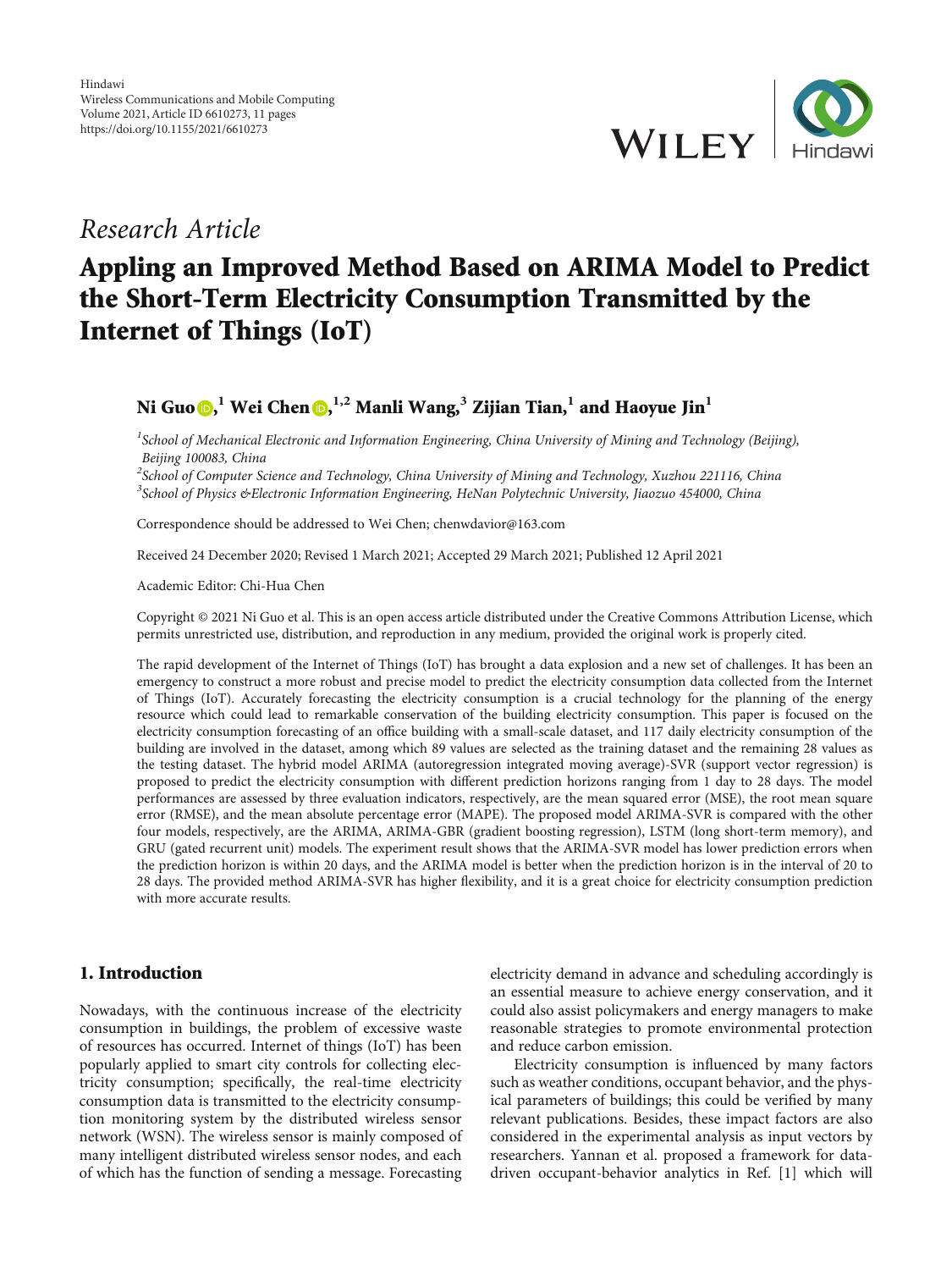help build an analytics feedback loop from behavior impact to incentive design for energy saving: the approach is designed based on machine learning techniques such as *k* -means and kernel ridge regression. Climate factors as a type of important factor are analyzed frequently by many researchers in the forecasting field. Caro et al. have studied the temperature's influence and the effect of public holidays on short-term electric load forecasting for Spanish insular electric systems in Ref. [[2](#page-10-0)]; a mathematical 24h Reg-ARIMA model as a proposed algorithm is utilized to predict the electric load demand of the next day for ten insular systems located in the two Spanish archipelagos. Although it could improve the precision of the electricity forecast when the impact factors are involved into the model, there are still many limitations when collecting data on influencing factors. Therefore, it is an efficient measure to address the challenge of electricity consumption forecasting by extracting data features from the historical time series.

For univariate time series forecasting, the typical ARIMA algorithm is commonly utilized in many works as a result of requiring very few assumptions in model training and the flexibility of application [\[3](#page-10-0)–[5\]](#page-10-0). As mentioned by Jamil [[6](#page-10-0)], the hydroelectricity consumption of Pakistan is predicted up to the year 2030 by using the ARIMA model, and exhaustive statistical analysis and validations have been performed in this research; moreover, a sensitivity analysis is also conducted to study the relation of hydroelectricity consumption to the annual population and GDP growth rate of the country. Li et al. have applied four models to forecast the carbon emission intensity in 2030; the experiment result shows that the ARIMA model is the best-fitted model compared with the other three models [[7\]](#page-10-0).

Following many studies in the forecasting field, it can be indicated that satisfactory results could not be attained just with the individual models for all situations. For instance, the characteristics of the time series data may not be captured adequately by individual ARIMA model due to the fact that both the linear and nonlinear features existed in historical data, while the ARIMA model just experts in learning the linear trend of the sample data. Artificial neural networks (ANN) perform well only with sufficient information relying on a large number of historical data. Abundant studies have indicated that the combined methodologies are an advantage of solving the complicated problems concerning time series forecasting owing to the method could benefit from each composition algorithm. In general, the hybrid model has always contained a linear model and a nonlinear model component, and the typical ARIMA is frequently used as a linear model component owing to its advantage of capturing the line characters existing in the data. With regard to the nonlinear model component in the hybrid model, there are many choices available such as machine learning algorithms and statistical methodologies. Machine learning methods that support vector regression (SVR) and gradient boosting regression (GBR) are selected to combine the ARIMA model due to these models having shown great potential in dealing with nonlinear patterns using a small dataset.

The main contributions of this study are demonstrated as follows:

- (1) The proposed model ARIMA-SVR can be developed using a small training set while maintaining high accuracy, and few studies are found in electricity consumption prediction using the ARIMA-SVR hybrid model
- (2) The proposed model does not need any additional variables just based on a value of its historic observation, and the model is very flexible and explanatory; very few parameters need to be tuned and the model is easy to be implemented
- (3) The proposed model combines the advantages of the ARIMA and SVR models, and the nonlinear and linear characters could be well extracted by this hybrid model

This paper is organized as follows: Section 2 has exhibited a comprehensive overview of some notable findings related to this work recently, and the literature reviews are illustrated in different aspects. Section [3](#page-2-0) is devoted to introducing the related methodologies which appeared in this paper. Section [4](#page-3-0) has presented the procedure of data preprocessing and the construction procedure of prediction models. Section [5](#page-8-0) has assessed the simulation results utilizing three evaluation indicators and discussed the performances of prediction models. Finally, the conclusion of the paper is provided in the last section.

## 2. Literature Review

The improvement of forecasting technology has become a focus in researches towards obtaining a higher accuracy of electricity consumption prediction. This section has presented a comprehensive overview of some superior combined methodologies, and the summary is demonstrated from different aspects, such as the perspective of long term and short term. For instance, many authors have demonstrated the prediction situations using specific cases in different forecast horizons. Kaytez has come up with a hybrid model based on the ARIMA model and LSSVR (least-square support vector machine) and applied it to conduct long-term forecasting of net electricity consumption for Turkey until 2022; the final results demonstrate that the hybrid model ARIMA-LSSVM can generate more realistic and reliable forecasts [\[8](#page-10-0)]. With the aim to implement the 24 h-ahead forecasting of the district heat demand of buildings, Eseye and Lehtonen has tested several ML (machine learning) approaches and the excellent result is obtained by the integrated model, namely, EMD-ICA-SVM; it has achieved outperformed forecasting accuracy enhancement compared to the other nine evaluated models [\[9\]](#page-10-0). The paper [[10](#page-10-0)] has introduced two novels deep supervised machine learning models including RFEM-GKR (Gaussian Kernel regression model with random feature expansion) model and NPK-NNM (nonparametric based k-NN) model for large-scale utilities and buildings' short- and medium-term load requirement forecasts; the hybrid method RFEM-GKR has remarkable predictor improvements and is proved superior with its high accuracy and stability; the proposed model can be taken as a successful tool to predict energy consumption. The study [\[11\]](#page-10-0) is focused on the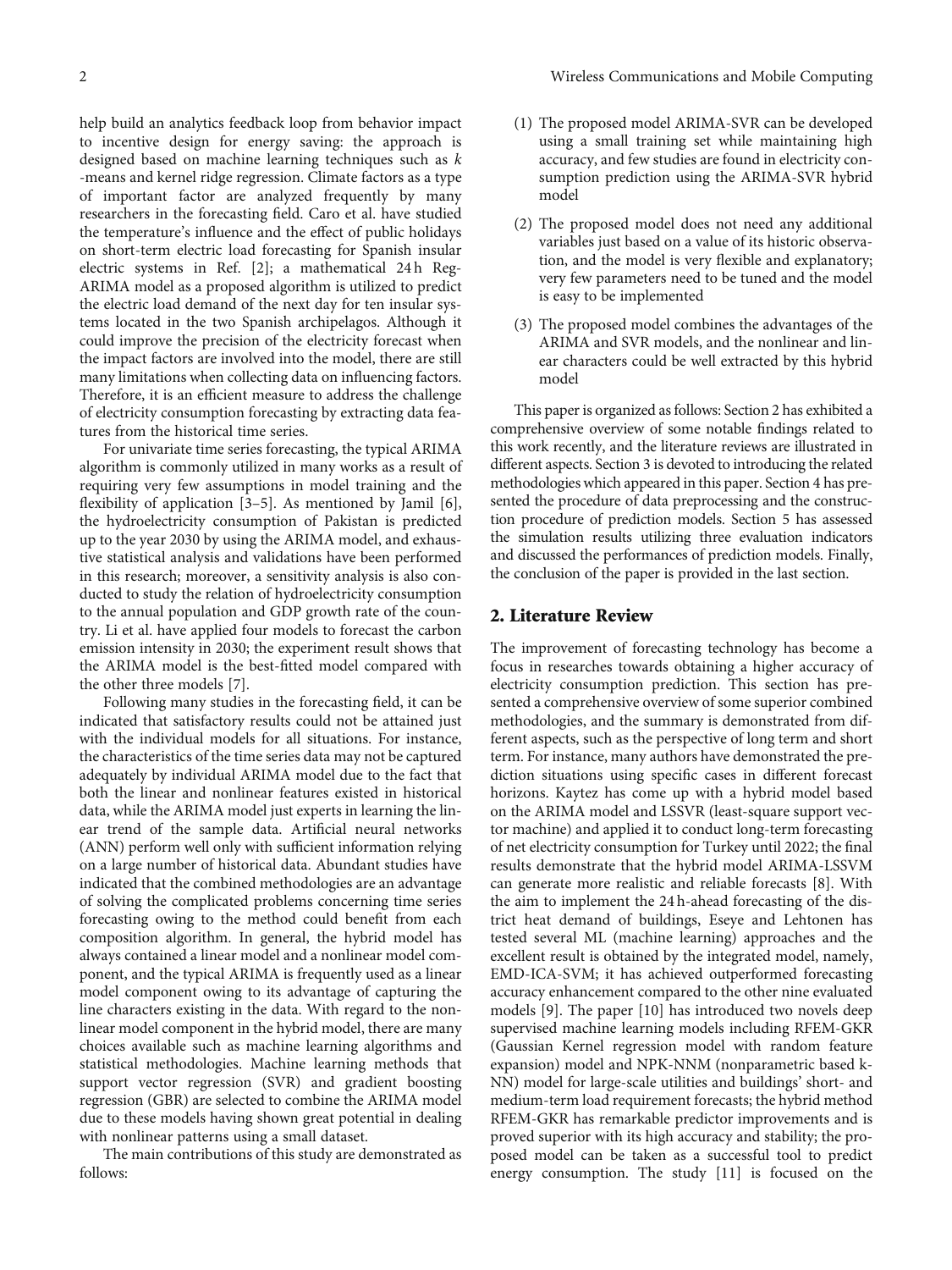<span id="page-2-0"></span>ultrashort-term (15-minute) predictions of residential electricity of consumption by developing a hybrid model which is based on the Holt-Winters (HW) method and extreme learning machine (ELM) network; the single-model Holt-Winters (HW), extreme learning machine (ELM) network, and long short-term memory network were also established in this research; the experiment result has shown that the proposed HW-ELM model offers more outstanding performance compared with other relevant models.

In addition, some other up-to-date publications about the combined models are also exhibited here. Tascikaraoglu and Uzunoglu have contributed a comprehensive review about wind power forecasting which has outlined various combined forecasting approaches and an up-to-date annotated bibliography of the wind forecasting literature [\[12\]](#page-10-0). In Ref. [\[13\]](#page-10-0), the authors propose a hybrid method based on the combination of autoregressive integrated moving average (ARIMA), artificial neural network (ANN), and the proposed support vector regression (SVR) technique to forecast the yearly peak load and total energy demand of Iran National Electric Energy System; the parameters of the SVR technique are optimized using a particle swarm optimization (PSO) method. Nepal et al. have combined the clustering and the ARIMA model toward electricity load forecasting,; the result has proved that the proposed approach has provided improved accuracy as well as superior performances than that using the ARIMA model alone [[14](#page-10-0)]. The combined method which consists of the ARIMA and NGM methods, namely, the NGM-ARIMA model has been put forward by Ma et al. aimed at accurately predicting South Africa's energy consumption in 2017-2030 [\[15\]](#page-10-0); the highest prediction accuracy was achieved by the NGM-ARIMA model, and the prediction result is more close to the actual energy consumption compared to the single ARIMA and NGM model. Gulay and Duru have combined three different models: ARDL (autoregressive distributed lag model), EMD (empirical mode decomposition), and ANN (artificial neural network) for the predictive analytics of energy systems and prices; the proposed hybrid forecasting algorithms provided better results by improving the forecasting accuracy [\[16](#page-10-0)]. The publication [\[17](#page-10-0)] has displayed a novel hybrid model ANFIS which consolidates both ANN and fuzzy frameworks for prediction future power utilization; the result has proved that this hybridizing approach has the potential of improving prediction performance since it has more significant accuracy and leads to smaller errors contrasted with other models. Likewise, the advantages of the hybrid approach were also verified by many studies [\[18](#page-10-0)–[20](#page-10-0)]。.

Different hybrid methodologies are used in different kinds of literature, and the desired results are obtained in various forecasting fields. Generally speaking, it can be concluded that regarding methodologies, the hybrid models or the combined models are composed of the linear and nonlinear models, and each of which carries out a part in the process of the prediction. In addition, after reviewing many related publications in this field, it can be indicated that the hybrid model has a significant advantage of capturing the hidden linear and nonlinear components which are embedded in the original dataset.

## 3. Methodology

3.1. Autoregressive Integrated Moving Average (ARIMA) Algorithm. The typical ARIMA (autoregressive integrated moving average) algorithm has been proved to be an efficient and reliable method for dealing with the univariable time series. The emphasized advantage is that the ARIMA algorithm does not need any additional variables just based on the values of its historic observations. And the required conditions previous to conduct the ARIMA model process should be satisfied with two conditions; one is that it should be a stationary time series, and the other is the recommended minimum amount of the sample data is at least 50 [\[21\]](#page-10-0).

Actually, the ARIMA algorithm was integrated by autoregression (AR) and moving average (MA) method with an addition of integrative module; it is characterized by three terms, respectively, *p*, *d*, and *q*, and the general format of the model is  $ARIMA(p, d, q)$ . Here, p is the order of the AR term, *q* is the order of the MA term, and *d* is the number of differencing required for obtaining a stationary time series.

The forecasting equation of the ARIMA  $(p, d, q)$  can be expressed as follows:

$$
y_t = c + \sum_{i=1}^p \emptyset_i y_{t-i} + \sum_{j=1}^q \theta_j \varepsilon_{t-j} + \varepsilon_t.
$$
 (1)

In the above equation,  $c$  is the constant representing the intercept,  $\emptyset$ <sub>*i*</sub> and  $\hat{y}$ <sub>*t*−*i*</sub>, respectively, are the parameters and regressors for the AR part of the model, while  $\theta_j$  and  $\varepsilon_{t-j}$ , respectively, represent the parameters and regressors of the MA part of the model, whereas  $\varepsilon_t$  is the white noise error term of the model.

3.2. Support Vector Regression (SVR) Algorithm. SVR (support vector regression) is a good choice to characterize the nonlinear statistical features which existed in the smallscale dataset. This algorithm was firstly proposed by Vapnik et al. in literature [[22](#page-10-0)] and was frequently applied by many researchers in recent years [[23](#page-10-0), [24\]](#page-10-0). The fundamental principle of the model is mapping the input data into a highdimensional space to explore the nonlinear relationship between the input data and output variables; the input dataset is assumed as  $\{((x_1, y_1) \cdots (x_n, y_n))\}$ , and the optimization is described by the following formula:

$$
\min \frac{1}{2} w^T w + C \frac{1}{n} \sum_{i=1}^n (\xi_i + \xi_i^*), \tag{2}
$$

$$
w^T \varnothing(x_i) + b - y_i \le \varepsilon + \xi_i,\tag{3}
$$

$$
y_i - w^T \varnothing(x_i) - b \le \varepsilon + \xi_i^*,
$$
  
\n
$$
\xi, \xi^* > 0, i = 1, \dots, n,
$$
\n(4)

$$
\xi_i, \xi_i^* \geq 0, i = 1, \dots, n,
$$

where  $w$ ,  $b$ ,  $\xi$ <sub>*i*</sub>, and  $\xi$ <sup>\*</sup> are the decision variable parameters of the optimization problem;  $w^Tw$  is a regularized term, and  $\xi_i$ and  $\tilde{\xi}_i^*$  are the slack variables; *C* is the penalty parameter,  $\varepsilon$  is the insensitive loss coefficient, it represents a *ε* tube, if the predicted value is within the tube, the loss is zero, while if it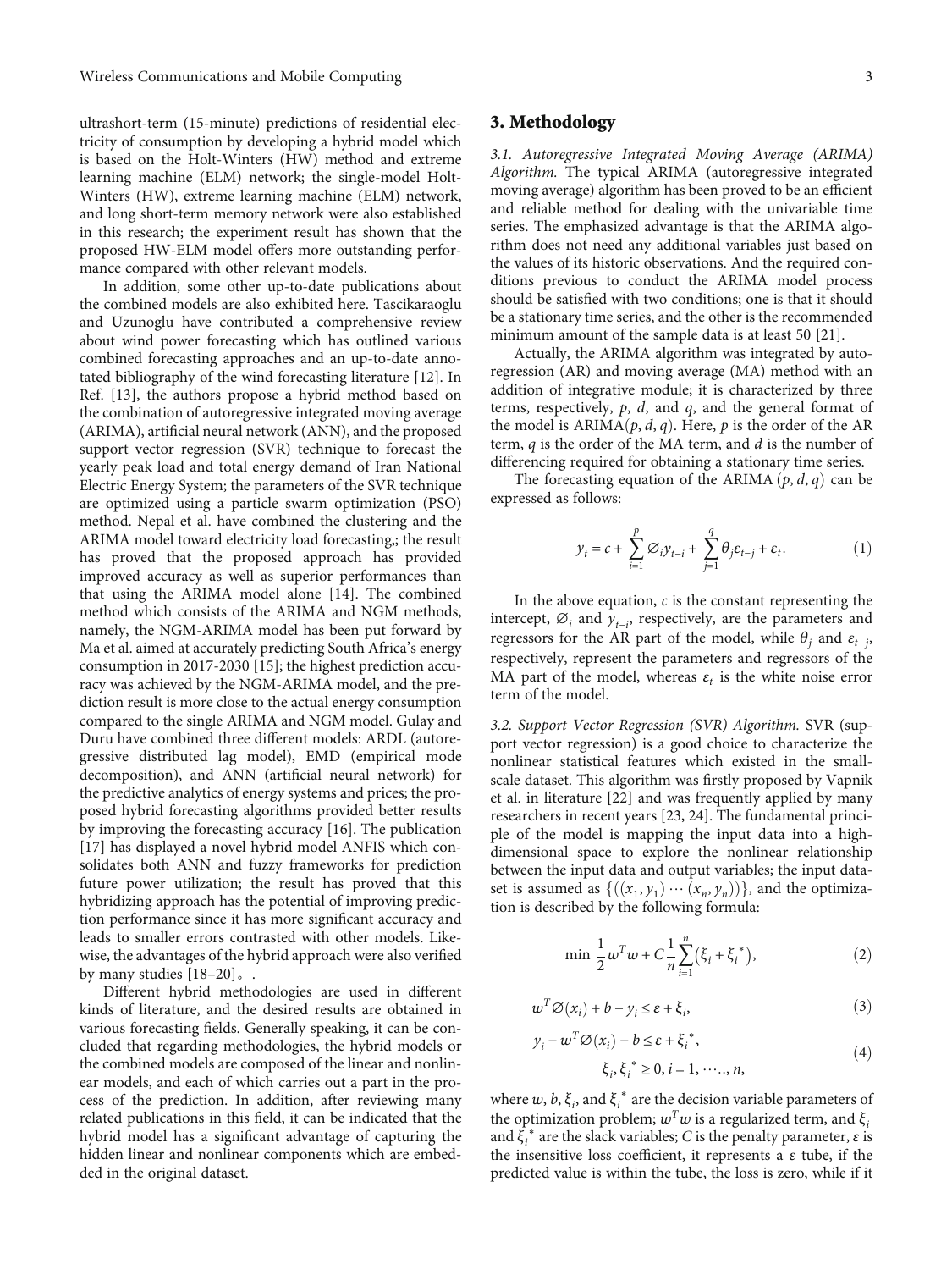<span id="page-3-0"></span>

Figure 1: The curve of the original time series.

is outside the tube, the loss is the magnitude of the difference between the predicted value and the radius *ε* of the tube. What is more, the term  $\mathcal{O}(x_i)$  is the feature map and the radial basis function (RBF) is used as the kernel function in radial basis function(RBF) is used as the kernel function in this paper; the expression was written as  $K(x_i, x_j) = \varnothing(x_i)$ *T*  $\varnothing(x_i)$ .

3.3. Gradient Boosting Regression (GBR) Algorithm. GBR (gradient boosting regression) algorithm is proven as an efficient forecasting technique to capture the nonlinear relationship between the input and output datasets in previous studies. It is one of the boosting regression which has combined a bunch of weak learners [\[25\]](#page-10-0), and the weak learner would be increasing to minimize the forecasting errors by iteratively training. The main mathematical principles of the gradient boosting regression (GBR) are detailed in the literature [[26](#page-10-0)].

### 4. Predict Models

4.1. Data Preprocessing. In many studies, it can be observed that better results are usually obtained when with data preprocessing, and this procedure could make a considerable contribution to the prediction performance of the model. There are two main kinds of processing for the original dataset as the following illustration.

4.1.1. Fill the Missing Data and Normalization. The data is collected from the energy consumption monitoring system by the Internet of Things (IoT), and the monitoring electricity consumption belongs to an office building which is located in Changyang Peninsula in Fangshan District of Beijing, China. The dataset involved 117 daily electricity consumption of the building, and among which, 89 values are selected as the training dataset and the remaining 28 values as the testing dataset. The collected dataset was a series of successive and univariate time series over the period of 19

July 2019 to 12 November 2019. The training dataset was ranged from 19 July 2019 to 15 October 2019, and the testing dataset was the following 28 days. It is an essential step to complete the information of the samples by means of filling the missing data, and the lack information of the data in this paper is filled by calculating the median value of the former and the latter in samples which would be considered to replace the missing data so as to improve the efficiency of the forecasting model. Additionally, data normalization could help reduce the influence of different magnitude levels on the predicted results. The normalization is completed rely on the mapping function which is described as follows:

$$
x' = \frac{x - \min}{\max - \min},
$$
 (5)

where *x* is the original value of the data and  $x'$  is the normalized data through the transform function above, and min and max which appeared in the formula, respectively, represent the maximum and minimum values of the located column in the data. The data could be ultimately mapped to the interval which ranges from 0 to 1.

4.1.2. Differencing. Since the statistical modeling methods assume or require the time series to be stationary, which makes the model easier and more effective, it is necessary to check the stationarity of the time series before it is put into the ARIMA model. The initial time series fluctuation is exhibited in Figure 1; it is clear from the plot that the time series is not stationary which means that it contains the trend and seasonal components. In order to verify the stationarity of the initial data, the detection measures were using the autocorrelation function (ACF) and partial autocorrelation (PACF), and the graph was presented in Figure [2.](#page-4-0) By observing the values of the autocorrelation in Figure [2,](#page-4-0) it decays very slowly to zero and it indicates that the initial time series data is not stationary. The procedure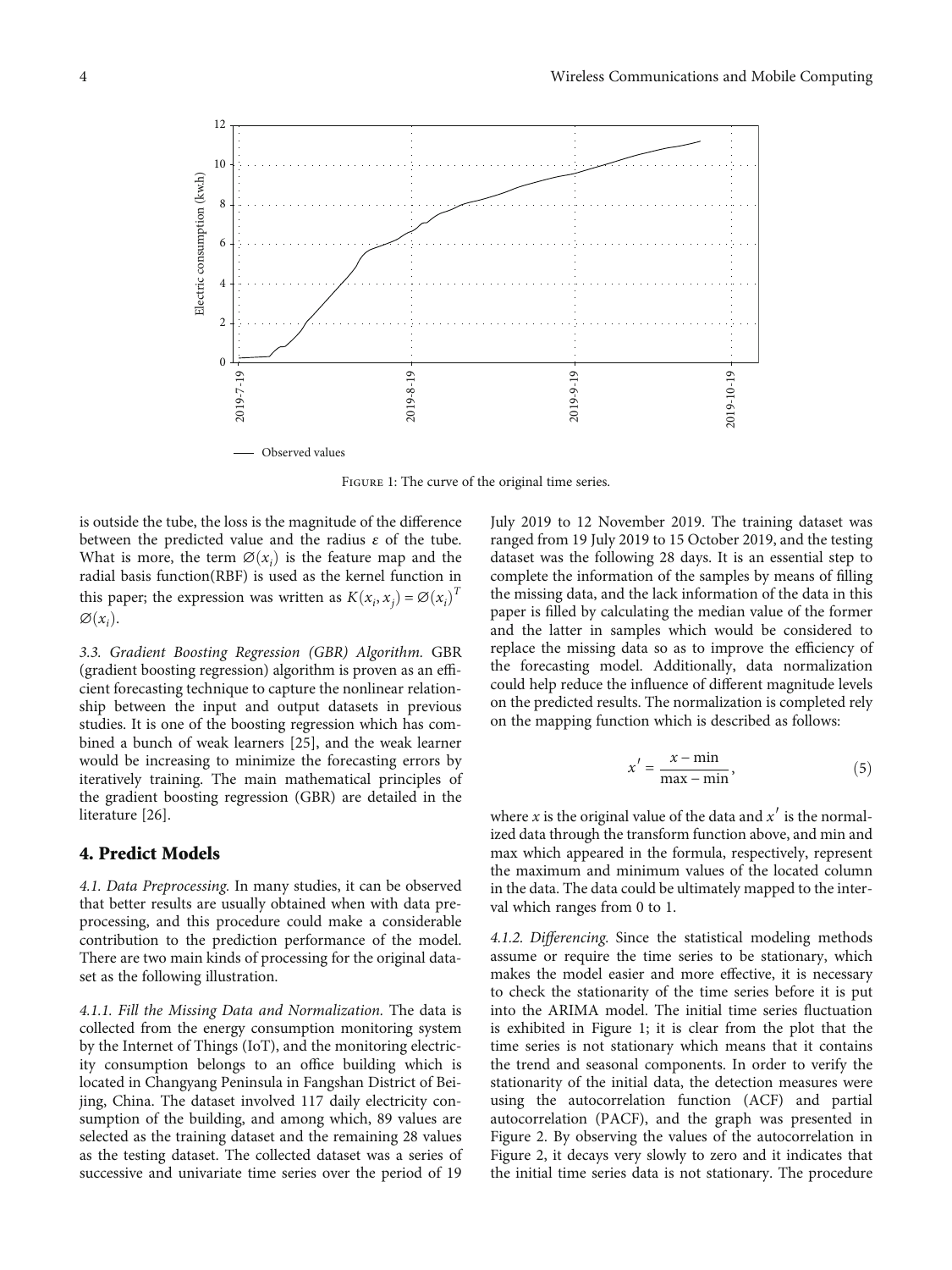<span id="page-4-0"></span>

| Autocorrelation | AC | PAC         | Q-Stat   | Prob   |       |
|-----------------|----|-------------|----------|--------|-------|
| L               | T  | 0.969<br>1. | 0.969    | 86.422 | 0.000 |
| T               |    | 0.937<br>2  | $-0.040$ | 168.08 | 0.000 |
| ı               |    | 0.903<br>3  | $-0.042$ | 244.78 | 0.000 |
| T               |    | 0.867<br>4  | $-0.041$ | 316.40 | 0.000 |
| ı               |    | 0.830<br>5  | $-0.040$ | 382.84 | 0.000 |
| ı               |    | 0.792<br>6  | $-0.041$ | 444.02 | 0.000 |
| ı               |    | 0.752<br>7  | $-0.041$ | 499.91 | 0.000 |
| ı               |    | 0.713<br>8  | $-0.013$ | 550.74 | 0.000 |
| ı               |    | 0.674<br>9  | $-0.026$ | 596.67 | 0.000 |
| T               |    | 10 0.633    | $-0.040$ | 637.74 | 0.000 |
| L               |    | 11 0.593    | $-0.017$ | 674.23 | 0.000 |
| T               |    | 120.553     | $-0.019$ | 706.38 | 0.000 |
| ı               |    | 13 0.514    | $-0.008$ | 734.54 | 0.000 |
| ı               |    | 14 0.477    | 0.004    | 759.12 | 0.000 |
| ı               |    | 15 0.441    | $-0.015$ | 780.38 | 0.000 |
| ı               |    | 16 0.405    | $-0.010$ | 798.62 | 0.000 |
| I               |    | 17 0.371    | $-0.011$ | 814.13 | 0.000 |
| T               |    | 18 0.338    | $-0.012$ | 827.17 | 0.000 |
| ı               |    | 19 0.306    | $-0.010$ | 838.00 | 0.000 |
| T               |    | 20 0.275    | $-0.010$ | 846.89 | 0.000 |
| ı               |    | 21 0.245    | $-0.009$ | 854.06 | 0.000 |
| ı               |    | 22 0.217    | $-0.007$ | 859.75 | 0.000 |
| ı               |    | 23 0.190    | $-0.007$ | 864.18 | 0.000 |
| ı               |    | 24 0.165    | 0.012    | 867.58 | 0.000 |

FIGURE 2: The ACF and PACF graph of the original time series.



Figure 3: The curve of the second difference time series.

of differencing is an essential step to make time series stationary. The number of differencing required to make sequence stationary in this paper is gained by ndiffs() function of R programming language, and the term *d* of the ARIMA model is ultimately determined to be 2. Figure 3 is the second-difference graph of the original data; it can be seen intuitively that the curve fluctuates around 0 and the trend is stationary. The ACF and PACF graph of the second-difference of original data is displayed in Figure [4;](#page-5-0) as can be observed in the figure, the values of the function are sharply dropped down to 0 and fluctuated in the confidence interval. In addition, the measure of Augmented Dickey-Fuller test (ADF) is applied to identify the station-

ary or nonstationary processes of the second difference time series, the results are presented in Table [1,](#page-5-0) the significance level is set as 1%, 5%, and 10%, and the small *p* value suggests that the second difference time series is stationary.

4.2. ARIMA Model Construction. The autoregressive integrated moving average (ARIMA) model is based on the classical Box-Jenkins methodology for forecasting time series data. The precondition of establishing the ARIMA model is obtaining a stationary time series, and it has been fulfilled by the aforementioned differencing procedure. In this research, the terms of the ARIMA model are determined automatically by auto.arima function of R programming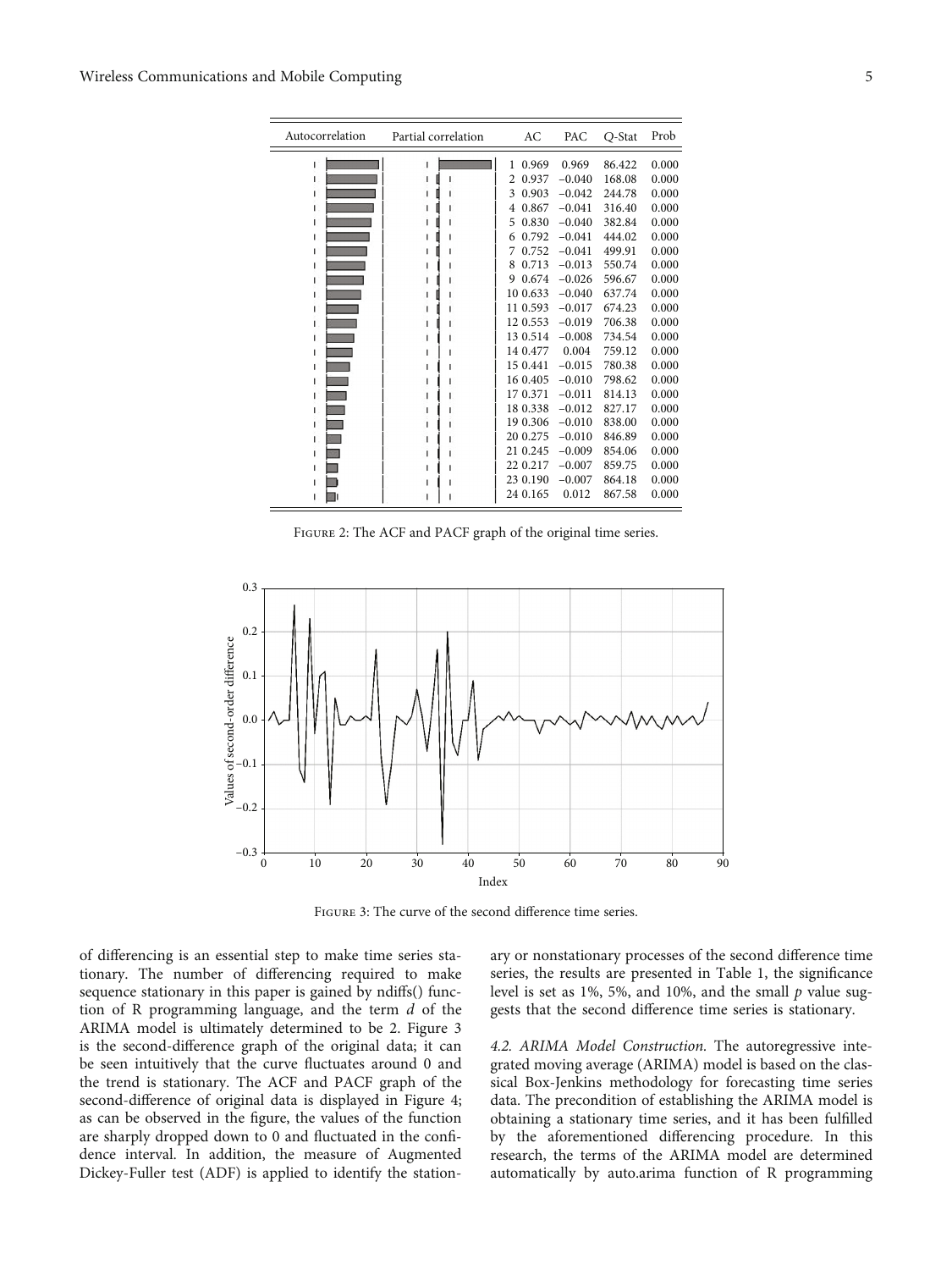<span id="page-5-0"></span>

| Autocorrelation | Partial correlation | AC            | PAC      | Q-Stat | Prob  |
|-----------------|---------------------|---------------|----------|--------|-------|
|                 |                     | $-0.348$<br>1 | $-0.348$ | 10.770 | 0.001 |
|                 |                     | 2<br>$-0.141$ | $-0.298$ | 12.567 | 0.002 |
|                 |                     | 3<br>0.214    | 0.058    | 16.745 | 0.001 |
|                 |                     | $-0.198$<br>4 | $-0.154$ | 20.356 | 0.000 |
|                 |                     | 5<br>0.114    | 0.054    | 21.575 | 0.001 |
|                 |                     | 6<br>$-0.026$ | $-0.054$ | 21.640 | 0.001 |
|                 |                     | $-0.033$<br>7 | 0.016    | 21.743 | 0.003 |
|                 |                     | 8<br>0.066    | 0.005    | 22.160 | 0.005 |
|                 |                     | 9<br>$-0.124$ | $-0.089$ | 23.669 | 0.005 |
|                 |                     | 10<br>0.035   | $-0.056$ | 23.792 | 0.008 |
|                 |                     | 0.140<br>11   | 0.117    | 25.775 | 0.007 |
|                 |                     | 0.002<br>12   | 0.167    | 25.776 | 0.012 |
|                 |                     | 13<br>0.099   | $-0.019$ | 26.801 | 0.013 |
| ı               |                     | 0.030<br>14   | $-0.013$ | 26.894 | 0.020 |
| I.              |                     | $15 - 0.104$  | $-0.167$ | 28.047 | 0.021 |
|                 |                     | 16<br>0.077   | 0.004    | 28.682 | 0.026 |
|                 |                     | 0.001<br>17   | $-0.044$ | 28.682 | 0.038 |
|                 |                     | $18 - 0.070$  | $-0.031$ | 29.227 | 0.046 |
|                 |                     | 19<br>0.063   | $-0.030$ | 29.670 | 0.056 |
|                 |                     | $20 - 0.021$  | 0.039    | 29.720 | 0.075 |
|                 |                     | $21 - 0.091$  | $-0.105$ | 30.677 | 0.079 |
|                 |                     | 0.161<br>22   | 0.056    | 33.726 | 0.052 |
|                 |                     | 23<br>0.180   | $-0.209$ | 37.606 | 0.028 |
|                 |                     | 24<br>0.055   | $-0.010$ | 37.974 | 0.035 |

FIGURE 4: The ACF and PACF graph of the second difference time series.

Table 1: The statistical results of the ADF test for the second difference time series.

|                                           |              | t-statistic | $p$ -value |
|-------------------------------------------|--------------|-------------|------------|
| Augmented Dickey-Fuller test<br>statistic |              | $-10.05383$ | < 0.001    |
|                                           | 1% level     | $-3.510259$ |            |
| Test critical values:                     | 5% level     | $-2.896346$ |            |
|                                           | $10\%$ level | $-2.585396$ |            |

language, and the ARIMA model which with the minimum AIC (Akaike Information Criterion) score will be selected for future forecasts. In this context, the final model is determined as  $ARIMA(0, 2, 1)$  with a minimum AIC score -2.499856. The next step is to validate the applicability of the model using Box-Ljung statistics, if the calculated residuals are white noise, then the model will be determined as the definitive model for further forecasting; otherwise, a more suitable model needs to be found. The Box-Ljung test for the calculated residuals of the model is achieved using the Box.test function of R programming language; the statistical  $p$  value of the Box-Ljung test is 0.8993, and it indicates that this ARIMA model is suitable for further forecasting due to the *p* value of the Box-Ljung test being greater than 0.05. The final ARIMA model is utilized to conduct the further forecasting, and the prediction results are shown in Figure [5](#page-6-0); the dashed line represents the prediction value; it can be seen that the fluctuation of the electricity consumption is on the rise in the next 28 days; the specific predicted values of the ARIMA model are presented in Table [2](#page-6-0).

4.3. The Construction of Hybrid Model. It is a popular trend to combine the statistical model with machine learning methods to establish the electricity consumption prediction method. In the hybrid model, incorporating the residual error values into the predicted series deduces the better precision of the predictions [[12](#page-10-0)]. The general construction process of the hybrid models is depicted in Figure [6.](#page-7-0) As presented in the following pipeline, the construction procedure of the hybrid model generally consists of two main steps; firstly, the ARIMA model is applied in this hybrid model as a well-known linear model; secondly, the residual error prediction is also considered in the hybrid model for the purpose of extracting the nonlinear features of the input data. The residual error is calculated from the ARIMA predictions and furthermore applied to the nonlinear model as input data. What is more, the procedures of normalization and renormalization are also contained in the design process with the aim of removing the influence of the magnitude levels. The obtained corrected predictions are taken as the ultimate results of the hybrid model and applied as the final predicted value.

In general, it is more effective to combine individual models for forecasting energy consumption. The hybrid method which combines with machine learning and univariate ARIMA method has been used more frequently because the hybrid method could benefit from both of them. Just as its name implies, the ARIMA-SVR algorithm is a combination of the ARIMA model and SVR model. Similarly, the ARIMA-GBR model was also established in the same way, and the performance comparison of the five models is presented in Table [2.](#page-6-0)

Figure [7](#page-7-0) has depicted the forecasting results of the proposed model and relevant models with different predicted days. Within a prediction interval of 16 days, the output of the ARIMA-SVR model more closely approximates the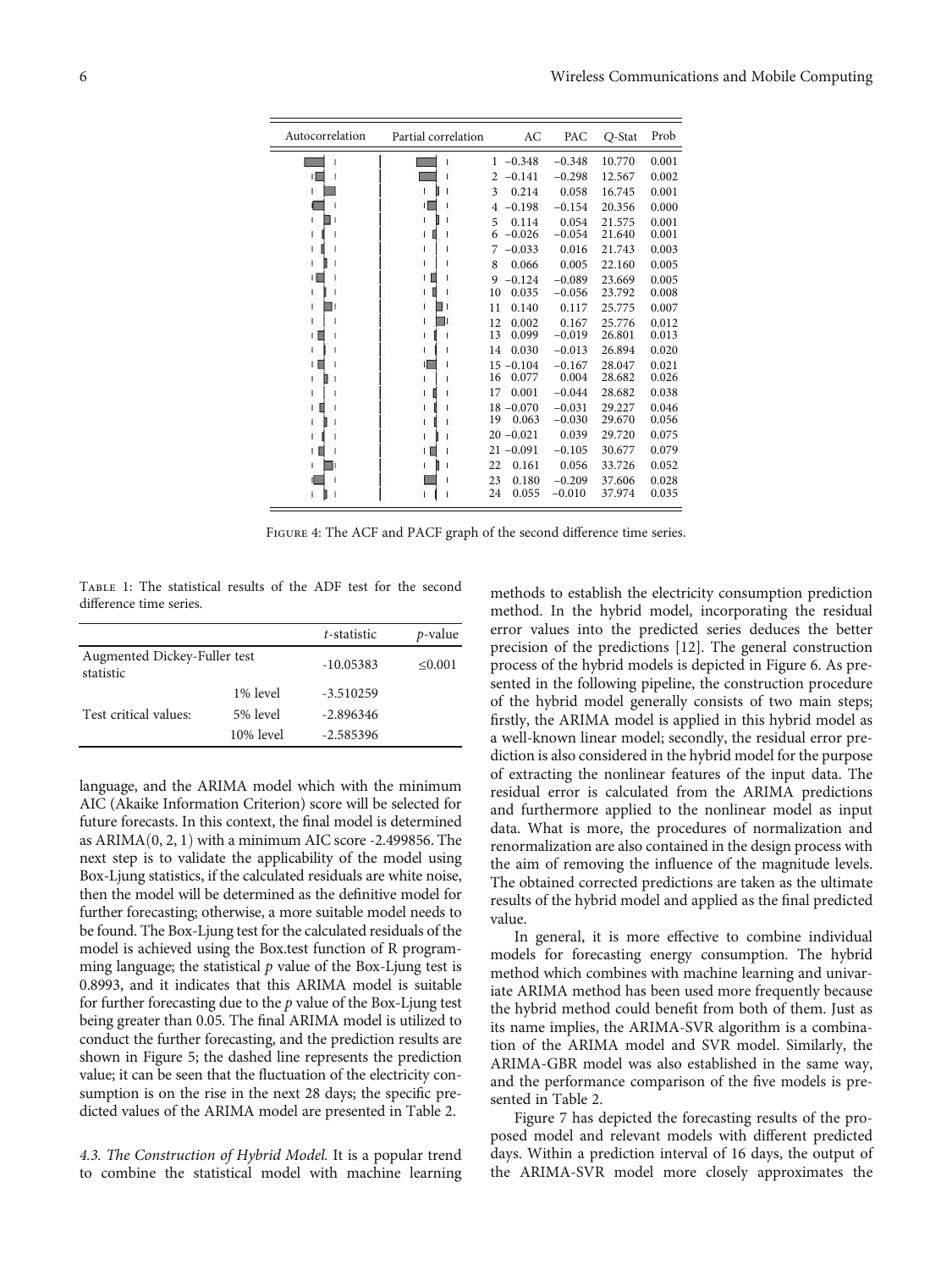<span id="page-6-0"></span>

Figure 5: The prediction curve of the ARIMA model (dash line represents the prediction value).

| Date            | Actual values (kw/h) | Predicted values (kw/h) |                 |                 |            |           |
|-----------------|----------------------|-------------------------|-----------------|-----------------|------------|-----------|
|                 |                      | ARIMA model             | ARIMA-SVR model | ARIMA-GBR model | LSTM model | GRU model |
| 2019-10-16      | 11.31                | 11.2915                 | 11.3282         | 11.2899         | 11.2491    | 11.2279   |
| 2019-10-17      | 11.39                | 11.3629                 | 11.4004         | 11.3614         | 11.3041    | 11.3220   |
| 2019-10-18      | 11.48                | 11.4344                 | 11.4726         | 11.3554         | 11.5189    | 11.4989   |
| 2019-10-19      | 11.56                | 11.5059                 | 11.5448         | 11.4269         | 11.4577    | 11.4398   |
| 2019-10-20      | 11.65                | 11.5773                 | 11.617          | 11.4983         | 11.6105    | 11.5731   |
| 2019-10-21      | 11.71                | 11.6488                 | 11.6892         | 11.6213         | 11.6519    | 11.6113   |
| 2019-10-22      | 11.77                | 11.7203                 | 11.7614         | 11.7061         | 11.5522    | 11.601    |
| 2019-10-23      | 11.85                | 11.7917                 | 11.8336         | 11.7775         | 11.6989    | 11.7306   |
| 2019-10-24      | 11.90                | 11.8632                 | 11.9058         | 11.8490         | 11.8505    | 11.7955   |
| 2019-10-25      | 11.96                | 11.9347                 | 11.9779         | 11.9205         | 11.8838    | 11.8988   |
| 2019-10-26      | 12.04                | 12.0061                 | 12.0501         | 11.9919         | 11.8921    | 11.9203   |
| 2019-10-27      | 12.12                | 12.0776                 | 12.1223         | 12.0634         | 11.8078    | 11.8065   |
| 2019-10-28      | 12.19                | 12.1491                 | 12.1945         | 12.1349         | 11.9552    | 11.8758   |
| 2019-10-29      | 12.27                | 12.2205                 | 12.2667         | 12.2446         | 11.8943    | 11.9488   |
| 2019-10-30      | 12.35                | 12.2920                 | 12.3389         | 12.3160         | 12.041     | 12.0671   |
| 2019-10-31      | 12.40                | 12.3635                 | 12.4111         | 12.3852         | 11.9898    | 12.0154   |
| $2019 - 11 - 1$ | 12.44                | 12.4349                 | 12.4833         | 12.4567         | 12.2121    | 12.6195   |
| $2019 - 11 - 2$ | 12.48                | 12.5064                 | 12.5555         | 12.5095         | 12.1576    | 12.5813   |
| 2019-11-3       | 12.53                | 12.5779                 | 12.6276         | 12.5809         | 12.3366    | 12.553    |
| 2019-11-4       | 12.57                | 12.6494                 | 12.6998         | 12.6524         | 12.4153    | 12.6426   |
| 2019-11-5       | 12.62                | 12.7208                 | 12.7720         | 12.7239         | 12.5056    | 12.8841   |
| $2019 - 11 - 6$ | 12.66                | 12.7923                 | 12.8442         | 12.7953         | 12.6973    | 13.0932   |
| 2019-11-7       | 12.71                | 12.8638                 | 12.9164         | 12.8668         | 12.6343    | 12.8843   |
| $2019 - 11 - 8$ | 12.80                | 12.9352                 | 12.9886         | 12.9383         | 12.7165    | 13.0761   |
| 2019-11-9       | 12.85                | 13.0067                 | 13.0608         | 13.0097         | 12.5879    | 12.4027   |
| 2019-11-10      | 12.89                | 13.0781                 | 13.133          | 13.0812         | 12.6287    | 12.5881   |
| 2019-11-11      | 12.94                | 13.1496                 | 13.2052         | 13.1527         | 12.7034    | 12.7740   |
| 2019-11-12      | 12.99                | 13.2211                 | 13.2774         | 13.2241         | 12.9237    | 13.1884   |

TABLE 2: Forecasting results of the proposed model and relevant models.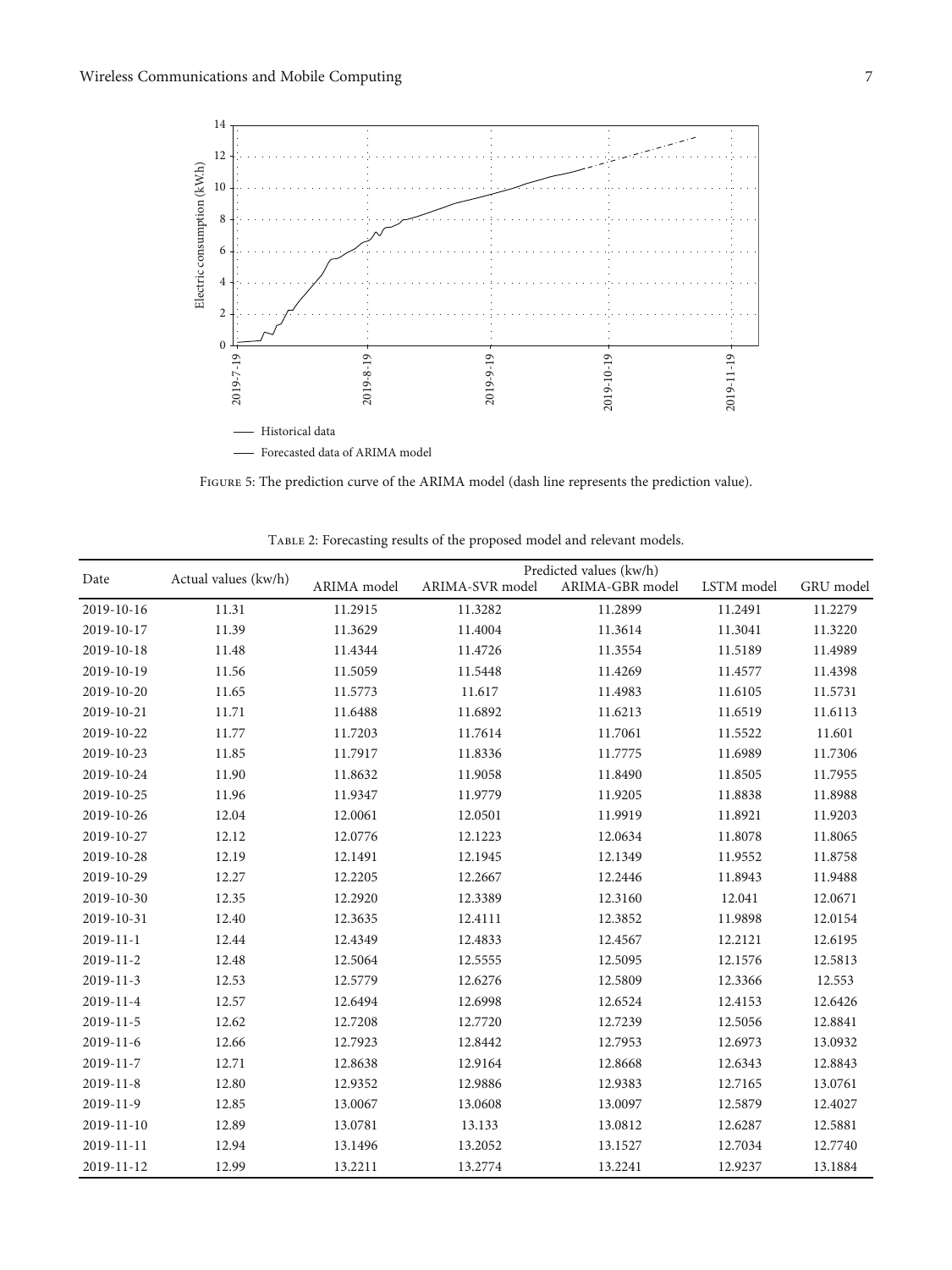<span id="page-7-0"></span>

FIGURE 6: The flow chart of the hybrid model construction.



FIGURE 7: Forecasting results of the proposed model and relevant models.

measured electricity consumption than that other relevant models. The last subgraph above is the absolute error curve between the observed and predicted values; the yellow line represents the absolute error between the predicted values of the ARIMA-SVR model and the observed data; it fluctuates lower than the other curves stability until the predicted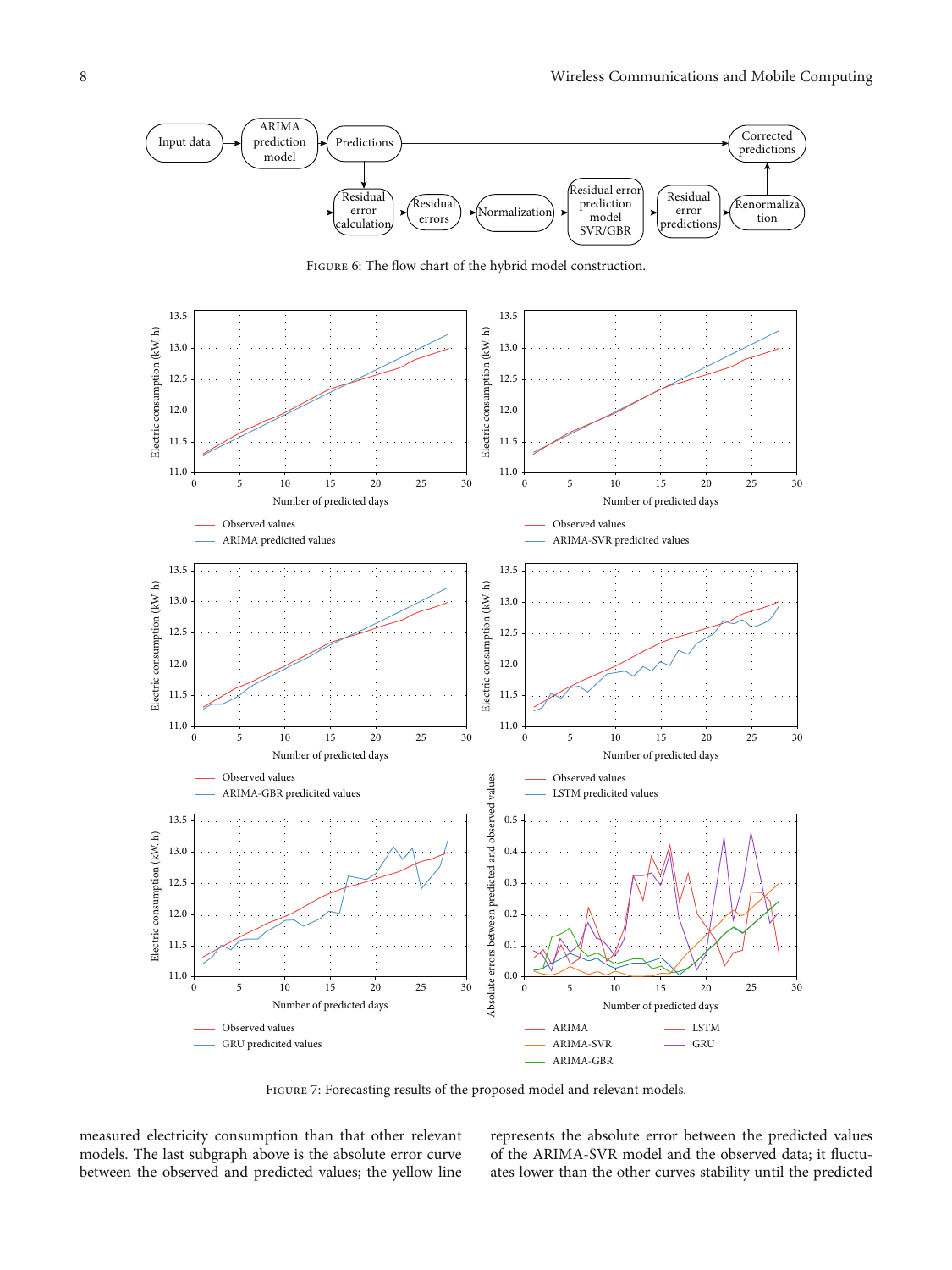<span id="page-8-0"></span>

Figure 8: The MAPE and MSE of the five forecasting models.

point reached at 16 days; the absolute error curve of the single ARIMA model is under than that of ARIMA-SVR model when the predicted point beyond 16 days, and it almost overlapped with the error curve of the ARIMA-GBR hybrid model. The results come out to be that the hybrid model ARIMA-SVR could improve the prediction performance of the individual ARIMA model to a certain degree, and the drawback of the single linear model could be overcome when it is in conjunction with some nonlinear models which have the capability of capturing nonlinear features in the dataset. This is because the time series is often neither purely linear nor purely nonlinear. Thus using an individual model alone could not capture the data characteristics adequately. Besides, it is worth noting that the hybrid model could improve the accuracy of forecasting efficiently only in certain situations or in a certain prediction horizon. The hybrid models are more and more used by many researchers due to their excellent predictive performance.

# 5. Simulation Results and Discussion

The paper uses three evaluation criteria to assess the performance of the five models, respectively, are the mean squared error (MSE), the root mean square error (RMSE), and the mean absolute percentage error (MAPE); the formulations are detailed as follows:

$$
MSE = \frac{1}{n} \sum_{i=1}^{n} |y_i - y \wedge_i|^2,
$$
 (6)

RMSE = 
$$
\sqrt{\frac{1}{n} \sum_{i=1}^{n} (y_i - y_i \wedge)^2},
$$
 (7)

$$
\text{MAPE} = \sum_{i=1}^{n} \left| \frac{y_i - \hat{y}_i}{y_i} \right| \times \frac{100}{n}.
$$
 (8)

Here,  $y_i$  is the observed data,  $\hat{y_i}$  is the predicted value of the forecast model, and *n* is the number of the observed dataset.



Figure 9: The RMSE of the five forecasting models.

Figures 8 and 9 have depicted the prediction errors MAPE, MSE, and RMSE of five forecasting models; it can be seen that the MAPE values of the ARIMA-SVR model are the lowest values among the other relevant models within the prediction horizon of 26 days, and the MSE and RMSE values of the ARIMA-SVR model are the lowest values within 20 predicted days. Also, the MSE and RMSE values of the ARIMA-SVR model maintain the lowest within 20 predicted days whereas the lowest region would be taken place by the errors of the single ARIMA model when prediction horizon beyond 20 days. Table [3](#page-9-0) has presented the RMSE values of the five predictive models. The predictive performance of the LSTM and GRU models is not as good as the ARIMA-SVR model; the main reason is probably that the dataset is small in this paper. In addition, it is notable that the prediction performance of the ARIMA-SVR model is more stable compared to the other models, and the prediction results showed that the ARIMA-SVR model is a good choice when the electricity consumption is predicted within 20 days, and the ARIMA model is suitable for the prediction over 20 days.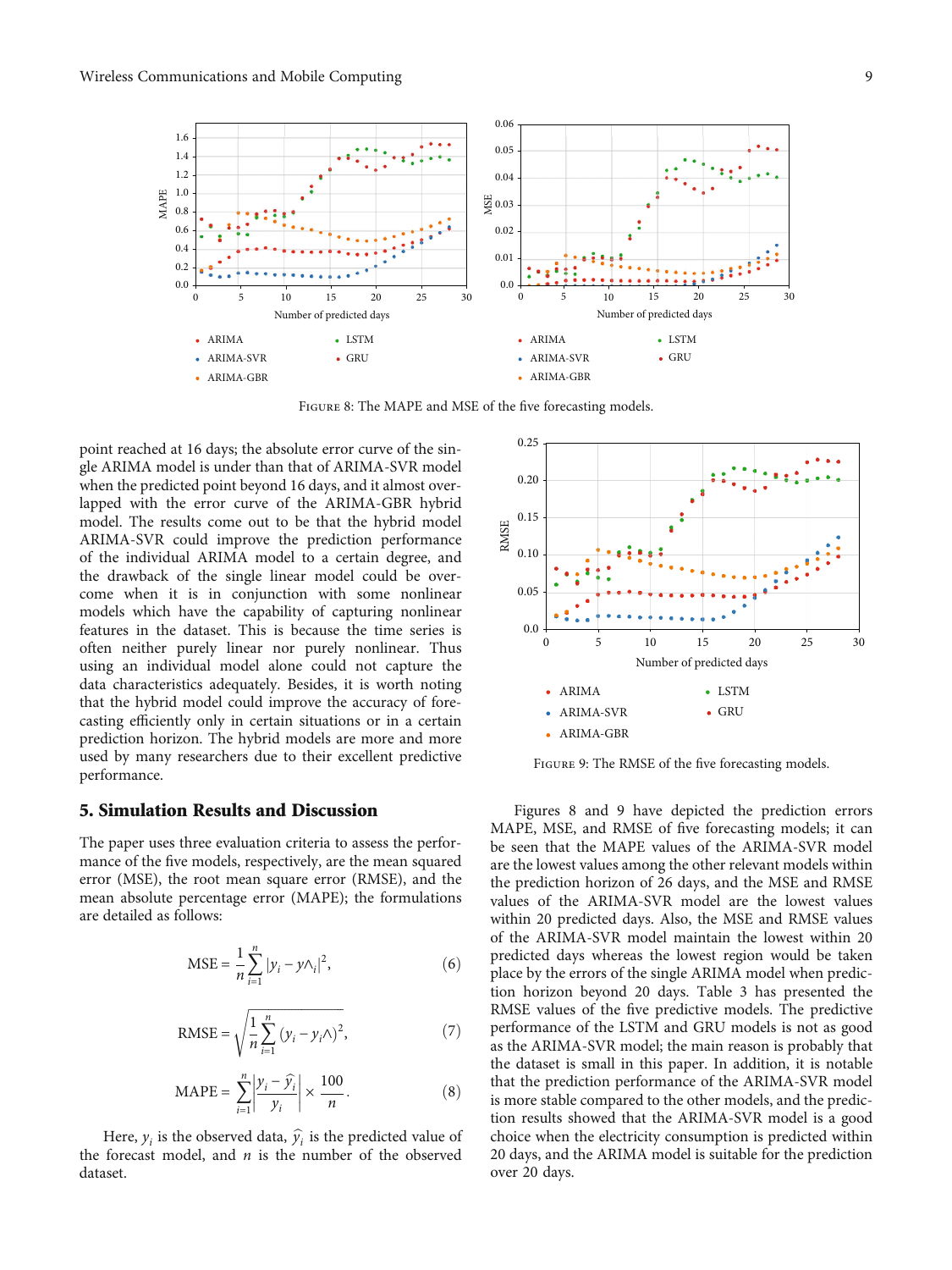<span id="page-9-0"></span>

| TABLE 3: The root mean square error (RMSE) of the five predictive models. |                               |                 |                 |            |           |  |  |
|---------------------------------------------------------------------------|-------------------------------|-----------------|-----------------|------------|-----------|--|--|
| Predicted days                                                            | Root mean square error (RMSE) |                 |                 |            |           |  |  |
|                                                                           | ARIMA model                   | ARIMA-SVR model | ARIMA-GBR model | LSTM model | GRU model |  |  |
| $\mathbf{1}$                                                              | 0.0185                        | 0.0182          | 0.0201          | 0.0609     | 0.0821    |  |  |
| 2                                                                         | 0.0232                        | 0.0148          | 0.0247          | 0.0745     | 0.0754    |  |  |
| 3                                                                         | 0.0324                        | 0.0128          | 0.0747          | 0.0648     | 0.0625    |  |  |
| 4                                                                         | 0.039                         | 0.0135          | 0.0928          | 0.0759     | 0.0809    |  |  |
| 5                                                                         | 0.0477                        | 0.019           | 0.1072          | 0.0702     | 0.0801    |  |  |
| 6                                                                         | 0.0502                        | 0.0194          | 0.1044          | 0.0683     | 0.0835    |  |  |
| 7                                                                         | 0.0501                        | 0.0182          | 0.0996          | 0.1038     | 0.1003    |  |  |
| 8                                                                         | 0.0512                        | 0.018           | 0.0966          | 0.1108     | 0.1029    |  |  |
| 9                                                                         | 0.0498                        | 0.0171          | 0.0927          | 0.1058     | 0.103     |  |  |
| 10                                                                        | 0.0479                        | 0.0172          | 0.0888          | 0.1032     | 0.0997    |  |  |
| 11                                                                        | 0.0468                        | 0.0167          | 0.0859          | 0.108      | 0.1016    |  |  |
| 12                                                                        | 0.0465                        | 0.016           | 0.0838          | 0.1372     | 0.1329    |  |  |
| 13                                                                        | 0.0461                        | 0.0154          | 0.082           | 0.147      | 0.1546    |  |  |
| 14                                                                        | 0.0463                        | 0.0148          | 0.0793          | 0.1736     | 0.1719    |  |  |
| 15                                                                        | 0.0472                        | 0.0146          | 0.0771          | 0.1858     | 0.1814    |  |  |
| 16                                                                        | 0.0466                        | 0.0144          | 0.0748          | 0.2071     | 0.2003    |  |  |
| 17                                                                        | 0.0452                        | 0.0175          | 0.0726          | 0.2083     | 0.1991    |  |  |
| 18                                                                        | 0.0444                        | 0.0246          | 0.0709          | 0.2163     | 0.195     |  |  |
| 19                                                                        | 0.0446                        | 0.0328          | $0.07\,$        | 0.2151     | 0.1898    |  |  |
| 20                                                                        | 0.0469                        | 0.0432          | 0.0707          | 0.2125     | 0.1857    |  |  |
| 21                                                                        | 0.0508                        | 0.0536          | 0.0726          | 0.2089     | 0.1902    |  |  |
| 22                                                                        | 0.057                         | 0.0655          | 0.0766          | 0.2042     | 0.2075    |  |  |
| 23                                                                        | 0.0644                        | 0.0772          | 0.0817          | 0.2004     | 0.2062    |  |  |
| 24                                                                        | 0.0688                        | 0.0848          | 0.0848          | 0.1969     | 0.2096    |  |  |
| 25                                                                        | 0.0743                        | 0.0932          | 0.0891          | 0.1999     | 0.224     |  |  |
| 26                                                                        | 0.0817                        | 0.103           | 0.095           | 0.2026     | 0.2275    |  |  |
| 27                                                                        | 0.0898                        | 0.1132          | 0.1018          | 0.204      | 0.2255    |  |  |
| 28                                                                        | 0.0983                        | 0.1238          | 0.1094          | 0.2007     | 0.2246    |  |  |

The experiment is conducted on a PC with Intel Core i5- 8300H CPU @2.30GHz, 8.00 GB RAM, and 64-bit operating systems. Exhibited graphs and hybrid models are implemented in Pycharm using Python language.

#### 6. Conclusions

The results have indicated that the hybrid method ARIMA-SVR has great capability for forecasting the electricity consumption of the buildings; it is efficient for enhancing the accuracy of the electricity consumption prediction in certain conditions. In the prediction horizon of 20 days, the hybrid model ARIMA-SVR has significant superiority than the other four models while the ARIMA model is a better choice when the prediction horizon exceeds 20 days.

The commended hybrid ARIMA-SVR model in this paper has provided a new perspective of understanding a complex energy data structure. The general process of the hybrid model building is always decomposing the original time series into a stationary linear component and a fluctuant nonlinear residual. The limitations of the proposed model are that it highly dependents on time series and requires the univariate time series to be stationary or to be stationary after differencing; data preprocessing is an essential step before building the model. As we all know, the overall electricity consumption of buildings was also related to energy-using behaviors and climatic factors. In further works, we plan to consider some relevant eigenvalues such as temperature and humidity into model construction and focus on combining some popular algorithms testing on different size datasets; on the other hand, we will focus on extending the effective scope of the proposed model in future studies.

Forecasting electricity consumption in advance is of great importance in achieving energy conservation, and it could provide data support for policymakers and energy managers to make reasonable strategies to promote environmental protection.

# Data Availability

The data used to support the findings of this study are available from the corresponding author upon request.